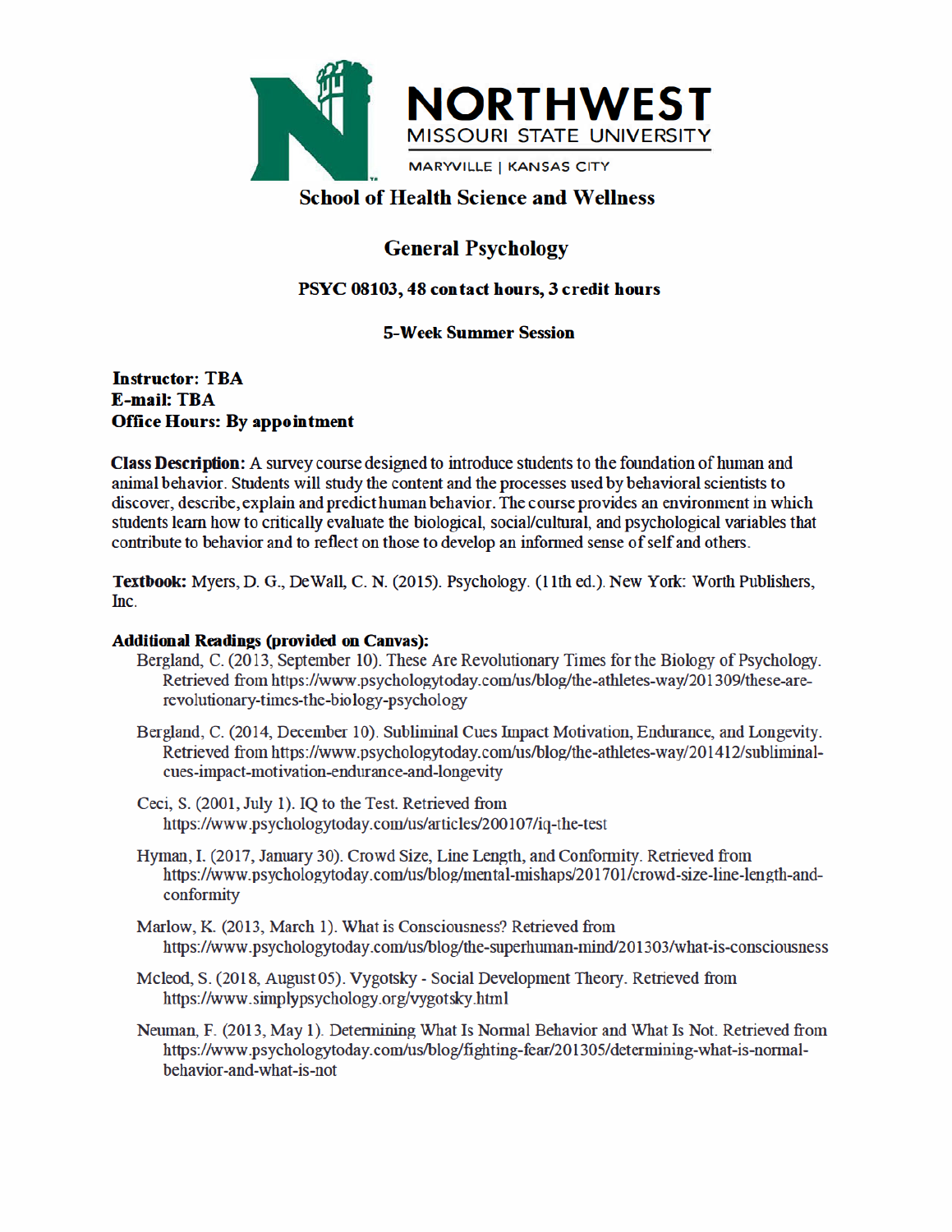



- Seitz, B. M. (2018, January 29). @BFSkinnyMan: On the Psychology of Instagram Fitness Culture.<br>
Retrieved from https://www.psychologytoday.com/us/blog/hardwired-learn/201801/bfskinnyman-<br>
the-psychology-instagram-fitness-c REST<br>
RESOURI STATE UNIVERSITY<br>
RETRIEVERSITY<br>
RETRIEVERSITY<br>
RETRIEVERSITY<br>
RETRIEVERSITY<br>
RETRIEVERSITY<br>
RETRIEVERSITY<br>
RETRIEVERSITY<br>
RETRIEVERSITY<br>
RETRIEVERSITY<br>
RETRIEVERSITY<br>
RETRIEVERSITY<br>
RETRIEVERSITY<br>
RETRIEVERS the-psychology-instagram-fitness-culture
- VEST MORTHWESTY<br>
MISSOURI STATE UNIVERSITY<br>
Seitz, B. M. (2018, January 29). @BFSkinnyMan: On the Psychology of Instagram Fitness Culture.<br>
Retrieved from https://www.psychologytoday.com/us/blog/hardwired-learn/201801/bfsk MISSOURI STATE UNIVERSITY<br>
ELECTE MISSOURI STATE UNIVERSITY<br>
ELECTE UNIVERSITY<br>
Retrieved from https://www.psychologytoday.com/us/blog/hardwired-learn/2018<br>
the-psychology-instagram-fitness-culture<br>
non, M. (2015, November https://www.theguardian.com/commentisfree/2015/nov/30/sigmund-freud-unconscious-theories MISSOURI STATE UNIV<br>
MISSOURI STATE UNIV<br>
MARYVILLE | KANSAS CITY<br>
Seitz, B. M. (2018, January 29). @BFSkinnyMan: On the Psychology of<br>
Retrieved from https://www.psychologytoday.com/us/blog/hardwired<br>
the-psychology-insta

|                                                                                                                                                                                                                                                                                                                                                                                                                                                                                                                                       | MARYVILLE   KANSAS CITY                                                                                   |  |  |  |  |
|---------------------------------------------------------------------------------------------------------------------------------------------------------------------------------------------------------------------------------------------------------------------------------------------------------------------------------------------------------------------------------------------------------------------------------------------------------------------------------------------------------------------------------------|-----------------------------------------------------------------------------------------------------------|--|--|--|--|
| Seitz, B. M. (2018, January 29). @BFSkinnyMan: On the Psychology of Instagram Fitness Culture.<br>Retrieved from https://www.psychologytoday.com/us/blog/hardwired-learn/201801/bfskinnyman-<br>the-psychology-instagram-fitness-culture                                                                                                                                                                                                                                                                                              |                                                                                                           |  |  |  |  |
| Vernon, M. (2015, November 30). 100 years old and making a comeback – Freud's theories of the<br>unconscious   Mark Vernon. Retrieved from<br>https://www.theguardian.com/commentisfree/2015/nov/30/sigmund-freud-unconscious-theories                                                                                                                                                                                                                                                                                                |                                                                                                           |  |  |  |  |
| <b>Prerequisite Course requirements: None</b>                                                                                                                                                                                                                                                                                                                                                                                                                                                                                         |                                                                                                           |  |  |  |  |
| <b>Student Learning Outcomes</b>                                                                                                                                                                                                                                                                                                                                                                                                                                                                                                      | <b>Assessment Methods</b>                                                                                 |  |  |  |  |
| Communication:<br>Students will understand the role of writing and<br>speaking and learn to use speaking and writing<br>to respond effectively to a variety of purposes<br>and audiences about psychological topics.                                                                                                                                                                                                                                                                                                                  | <b>Critical Thinking Assignments</b>                                                                      |  |  |  |  |
| Critical Thinking:<br>Students will engage in disciplined thought to<br>generate and communicate ideas. They will be<br>able to assimilate, retain, and interpret<br>psychological information and utilize that<br>information to generate reasonable hypotheses<br>and draw educated conclusions. Students will<br>also be able to elucidate these solutions based<br>on these conclusions with the ability to self-<br>evaluate their effectiveness, and produce an<br>original expression of these ideas.<br>Managing Information: | <b>Critical Thinking Assignments</b><br>Critical Thinking Assignments, Learning                           |  |  |  |  |
| Students will locate, retrieve, organize, store,<br>synthesize, and annotate various forms of<br>psychological information. Students will be<br>able to access, generate psychological<br>information using contemporary technologies.<br>They will be able to evaluate psychological<br>information for currency, usefulness, and<br>accuracy and be able to reorganize information<br>for purpose and present that information<br>clearly.                                                                                          | Curve/Reading Quizzes; Midterm and Final<br>Assessments                                                   |  |  |  |  |
| Valuing:<br>Students will understand the formation and<br>context of values by being able to evaluate the<br>difference between true and false beliefs, right<br>and wrong actions, as well as those values that<br>underlie artistic expression and make<br>appropriate decisions based on these values.                                                                                                                                                                                                                             | Critical Thinking Assignments, Learning<br>Curve/Reading Quizzes; Midterm and Final<br><b>Assessments</b> |  |  |  |  |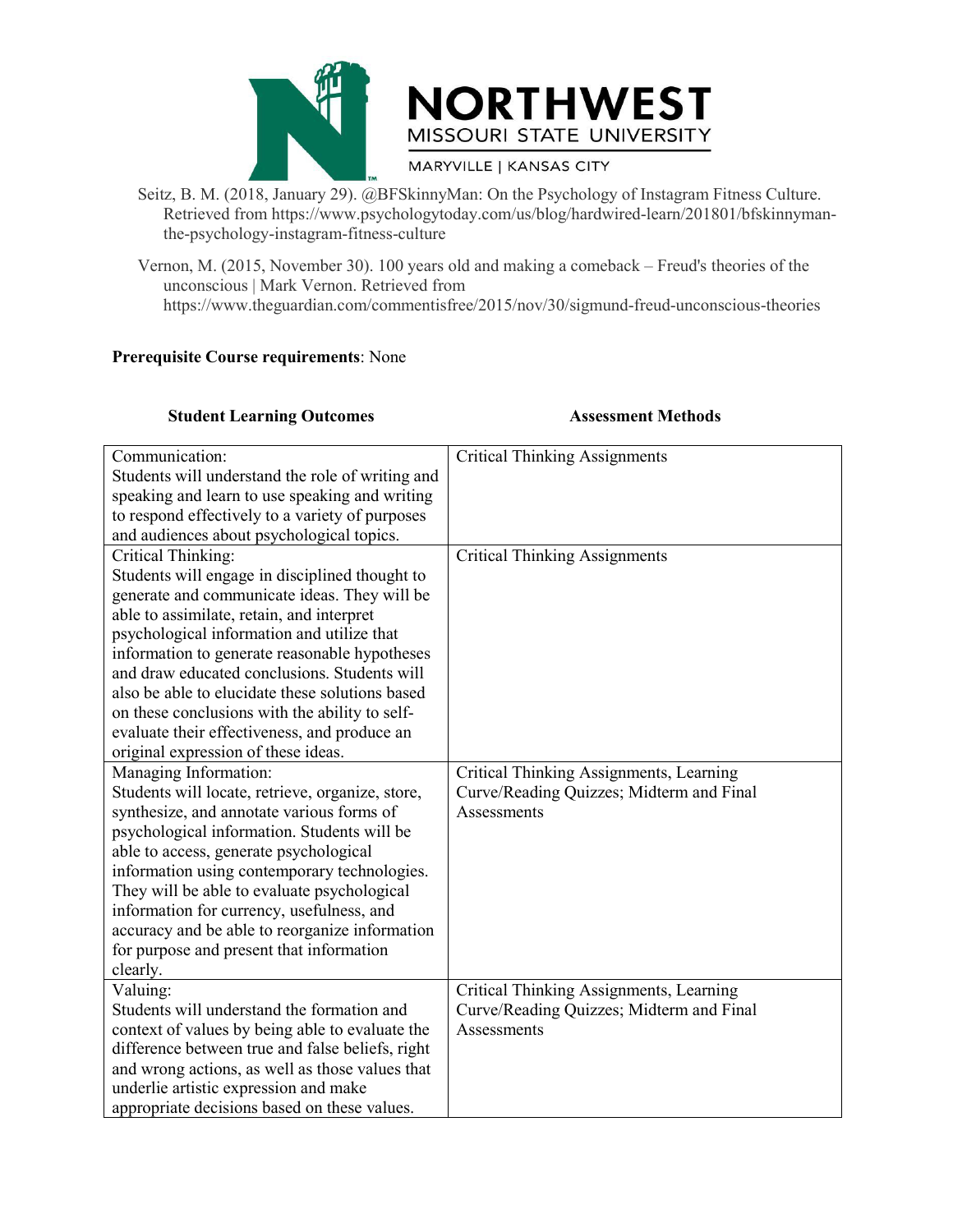

|                                                                                                                                                                                                                                                                                                                                                                                                | <b>NORTHWEST</b><br>MISSOURI STATE UNIVERSITY |
|------------------------------------------------------------------------------------------------------------------------------------------------------------------------------------------------------------------------------------------------------------------------------------------------------------------------------------------------------------------------------------------------|-----------------------------------------------|
|                                                                                                                                                                                                                                                                                                                                                                                                | MARYVILLE   KANSAS CITY                       |
| Also, being able to consider multiple<br>perspectives, recognize biases, deal with<br>ambiguity, and form and defend reasoned<br>positions.                                                                                                                                                                                                                                                    |                                               |
| Diversity, Equity, and Inclusion:<br>Students will be culturally competent citizens<br>who understand and engage comfortably with<br>difference demonstrated by using critical<br>thinking tools to identify their own<br>assumptions about marginalized individuals.<br>They will be able to identify implicit and<br>explicit bias in organizational policies,<br>procedures, and practices. | <b>Critical Thinking Assignments</b>          |
| <b>METHOD OF EVALUATION:</b><br>Exams $x2$<br>Video Engagement Quizzes x9<br>Reading Checks /"Learning Curve" x10                                                                                                                                                                                                                                                                              | Weight<br>35%<br>15%<br>15%                   |
| Discussion Participation x9                                                                                                                                                                                                                                                                                                                                                                    | 35%                                           |
| <b>GRADING SCALE:</b><br>90-100%<br>A                                                                                                                                                                                                                                                                                                                                                          |                                               |

|                                      | assumptions about marginalized murviquals.                                 |        |     |
|--------------------------------------|----------------------------------------------------------------------------|--------|-----|
|                                      | They will be able to identify implicit and                                 |        |     |
|                                      | explicit bias in organizational policies,                                  |        |     |
| procedures, and practices.           |                                                                            |        |     |
|                                      |                                                                            |        |     |
|                                      |                                                                            |        |     |
| <b>METHOD OF EVALUATION:</b>         |                                                                            | Weight |     |
| Exams x2                             |                                                                            |        | 35% |
| Video Engagement Quizzes x9          | 15%                                                                        |        |     |
| Reading Checks /"Learning Curve" x10 |                                                                            | 15%    |     |
| Discussion Participation x9          |                                                                            |        | 35% |
|                                      |                                                                            |        |     |
|                                      |                                                                            |        |     |
| <b>GRADING SCALE:</b>                |                                                                            |        |     |
| 90-100%                              | A                                                                          |        |     |
| 80-89%                               | B                                                                          |        |     |
| 70-79%                               | $\mathcal{C}$                                                              |        |     |
| $60 - 69%$                           | D                                                                          |        |     |
| Below 60%                            | F                                                                          |        |     |
|                                      |                                                                            |        |     |
|                                      | <b>Instructional Methods and Techniques:</b> This course will be a         |        |     |
|                                      | methods and assessments outlined as follows will be adapted to             |        |     |
|                                      | broken un into 5 units. It is expected that you will read the <b>enti-</b> |        |     |

| A |  |
|---|--|
| B |  |
| C |  |
| Ð |  |
| F |  |
|   |  |

**Instructional Methods and Techniques:** This course will be delivered fully online, and all instructional methods and assessments outlined as follows will be adapted to this format on Canvas. The class will be broken up into 5 units. It is expected that you will read the **entire** textbook chapter corresponding to each unit, to ensure that you are reading the material you will complete a reading check, the Learning curve assignment. These will highlight the high points of each chapter, but are by no means exhaustive of all the material for which you are responsible. In addition to the material of the text books there will also be a few short videos to watch, each unit, with a short quiz regarding the material presented, to ensure engagement. On Day 2 of every unit, a small article to read and a discussion prompt will be provided and you will need to engage with the prompt and your fellow students (see Description of discussion for further information). Finally, there will be two exams, one at mid-term and one final exam.

### **DESCRIPTION OF METHODS OF EVALUATION:**

**Exams** —there are two tests and are administered online via Canvas. Students are responsible for all assigned reading and for attending class. All material in the texts, presented in class, homework, or videos are eligible testing information. Each test will consist of 50 questions multiple choice questions. **This is a timed test**. You will have 80 mins. to complete each exam. These are worth 35% of your grade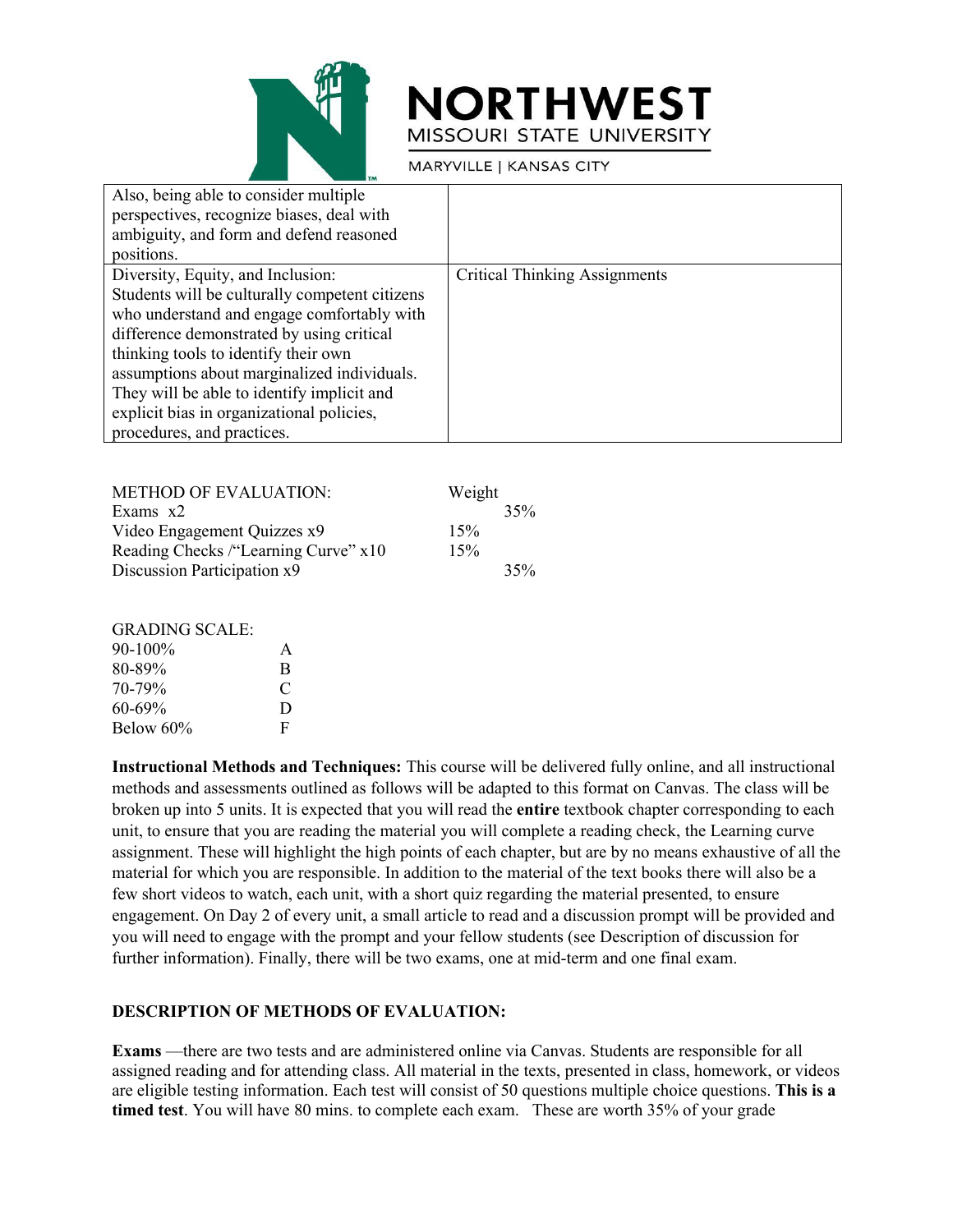

MISSO<br>
Discussion Participation<br>
Starting with Unit 2,on Day 2 of each unit, I will cree<br>
will occur every other unit with the previous units' d ST<br>
MISSOURI STATE UNIVERSITY<br>
MARYVILLE | KANSAS CITY<br>
MARYVILLE | KANSAS CITY<br>
Discussion Participation<br>
Starting with Unit 2,on Day 2 of each unit, I will create a discussion topic with a reading prompt in it<br>
explainin Explained the second of the second to at least 2 of your classified positions. You to discuss relation of the second to the previous units' discussion assignment due before the next discussion to the will occur every other MISSOURI STATE UNIVERSITY<br>
MISSOURI STATE UNIVERSITY<br>
Discussion Participation<br>
Starting with Unit 2,on Day 2 of each unit, I will create a discussion topic with a reading prompt in it<br>
explaining what it is I wish you to **EXPRESSED MISSOURI STATE UNIVERSITY**<br>
MISSOURI STATE UNIVERSITY<br>
Discussion Participation<br>
Starting with Unit 2, on Day 2 of each unit, I will create a discussion topic with a reading prompt in it<br>
explaining what it is I **NEST HWEST**<br>Discussion Participation<br>
Starting with Unit 2,on Day 2 of each unit, I will create a discussion topic with a reading prompt in it<br>
explaining what it is I wish you to discuss relating to what we are currently **PROFACT STATE UNIVERSITY**<br>
MISSOURI STATE UNIVERSITY<br>
MARYVILLE | KANSAS CITY<br>
MARYVILLE | KANSAS CITY<br>
WE explaining with Unit 2,on Day 2 of each unit, I will create a discussion topic with a reading prompt in it<br>
explai **MISSOURI STATE UNIVERSITY**<br>
MARYVILLE | KANSAS CITY<br>
MARYVILLE | KANSAS CITY<br>
MARYVILLE | KANSAS CITY<br>
INCREDITY<br>
Starting with Unit 2,on Day 2 of each unit, I will create a discussion topic with a reading prompt in it<br>
e **least 200 words long and conserved information** regarding the total of energianity of the Discussion Participation<br> **least 200 words and it is l** wish you to discuss relating to what we are currently covering that west. T MARYVILLE | KANSAS CITY<br>
Discussion Participation<br>
Starting with Unit 2,on Day 2 of each unit, I will create a discussion topic with a reading prompt in it<br>
explaining what it is I wish you to discuss relating to what we **Discussion Participation**<br>
Starting with Unit 2,on Day 2 of each unit, I will create a disexplaining what it is I wish you to discuss relating to what w<br>
will occur every other unit with the previous units' discussion<br>
t **Discussion Participation**<br>
Starting with Unit 2,on Day 2 of each unit, I will create a di<br>
explaining what it is I wish you to discuss relating to what v<br>
will occur every other unit with the previous units' discussis<br>
t Starting with Unit 2,on Day 2 of each unit, I will create a discussion topic with a reading prompt in it<br>explaining what it is I wish you to discuss relating to what we are currently covering that week. These<br>will occur ev Starting with Ont 2, 2018/2 or each unit, 1 will recate a casessison topic with a reading prompt in the currently occurring that week. These will occur every other unit vith the previous units' discussion assignment due be explaning what it is I wish you to discuss relating to what we are currently covering that west. Inesecting<br>will occur every other unit with the previous units' discussion assignment due before the next discussion<br>topic is will occur every other unit with the previous units discussion assignment du<br>topic is opened, giving you two weeks to compete each one. Your assignment<br>need to respond to the discussion prompt by posting on the assigned d need to respond to the discussion prompt by posting on the assigned discussion board your responses to the<br>prompt. The second part is to respond to at least 2 of your classmates postings. Your responses to the<br>prompt must

prompt. The second part is to respond to at least 2 of your classmates posings. Your responses to to review that the least 200 words long each. For further information regarding discussion posts and responses please see th prompt must be at least *Z*00 words long and each of your responses to your classemates post must be a least 200 words long each. For further information regarding discussion posts and responses please see<br>the Discussion G east 200 Words long each. For turner miormaton regarding ascussion posts and responses piease see<br>the Discussion Guide Video in Class Resources. These are following the rubric provided on canvas. This<br>is worth 35% of your the Discussion Guide Video in Class Resources. These are following the rubric pro-<br>is worth 35% of your grade<br>Video Engagement Quizzes<br>Each unit I will post two short (~15mins. ea) videos that illustrate interesting or im **Late Work:** Due to the short amount of time of summer courses assignments will not be accreated to the current unit of study. You will need to watch these videos and afterwards take a short quize to test your engagement. **The Due date payer in Quezes**<br> **Each unit I will post two short (~15mins. ea)** videos that illustrate interesting or important points in<br>
regards to the current unit of study. You will need to watch these videos and after Inese quizzes are worth 15% of your grade.<br> **Reading Checks** "Learning Curve" Assignments: Learning Curve is an online interactive quiz/review<br>
carbity that allows you to review material, working to achieve complete for fu **Reading Checks** "Learning Curve" Assignments: Learning Curve is an online interactivity that allows you to review material, working to achieve competency of concept<br>chapter often has multiple parts, and all parts must be

textbook.<br>**Disclaimer**: Course schedule is subject to change and you will be responsible for abiding by any such

chapter orten has multiple parts, and all parts<br>session, we will cover 10 Chapters. The intentin-depth review of material presented in the to<br>Late Work: Due to the short amount of time<br>**the due date**.<br>Course Schedule: Pay we will cover 10 Chapters. The intention of this activity is to engage you, the student,<br>review of material presented in the text.<br>**Cork:** Due to the short amount of time of summer courses assignments **will not be accedate** or material presented in the text.<br>
The to the short amount of time of summer courses assignments will not be accepted after<br>
Le: Pay close attention to this schedule as we will not be covering every chapter in the<br>
Irse s short amount of time of summer courses assignments **will not be accepted after**<br>lose attention to this schedule as we will not be covering every chapter in the<br>dule is subject to change and you will be responsible for abid Let to the short amount of time of summer courses assignments will no<br>
Let Pay close attention to this schedule as we will not be covering even<br>
urse schedule is subject to change and you will be responsible for abidit<br>
u Video Engagement Quizzes: 1a &1b, 2 Course Schedule: Pay close attention to this<br>textbook.<br>
Disclaimer: Course schedule is subject to cha<br>
changes. Your instructor will notify you of an<br>
Week 1<br>
Module 1: What is Psychology? & B<br>
Readings: Introduction, Chap Example 1: What is Psychology? & Biology of Mind<br>
Module 1: What is Psychology? & Biology of Mind<br>
Readings: Introduction, Chapter 1, Chapter 2 & Chapter 4<br>
Learning Curves: 1a, 1b, 1c, 1d, 2a, 2b, 2c 4a, 4b<br>
Discussion: Irse schedule is subject to change and you will be responsible for abid<br>structor will notify you of any changes.<br>1: What is Psychology? & Biology of Mind<br>Readings: Introduction, Chapter 1, Chapter 2 & Chapter 4<br>Learning Cu I: What is Psychology? & Biology of Mind<br>
1: What is Psychology? & Biology of Mind<br>
Readings: Introduction, Chapter 1, Chapter 2 & Chapter 4<br>
Learning Curves: 1a, 1b, 1c, 1d, 2a, 2b, 2c 4a, 4b, 4c<br>
Discussion: Biology of M 1: What is Psychology? & Biology of Mind<br>Readings: Introduction, Chapter 1, Chapter 2 & Chapter 4<br>Learning Curves: 1a, 1b, 1c, 1d, 2a, 2b, 2c 4a, 4b, 4c<br>Discussion: Biology of Mind; Consciousness<br>Video Engagement Quizzes: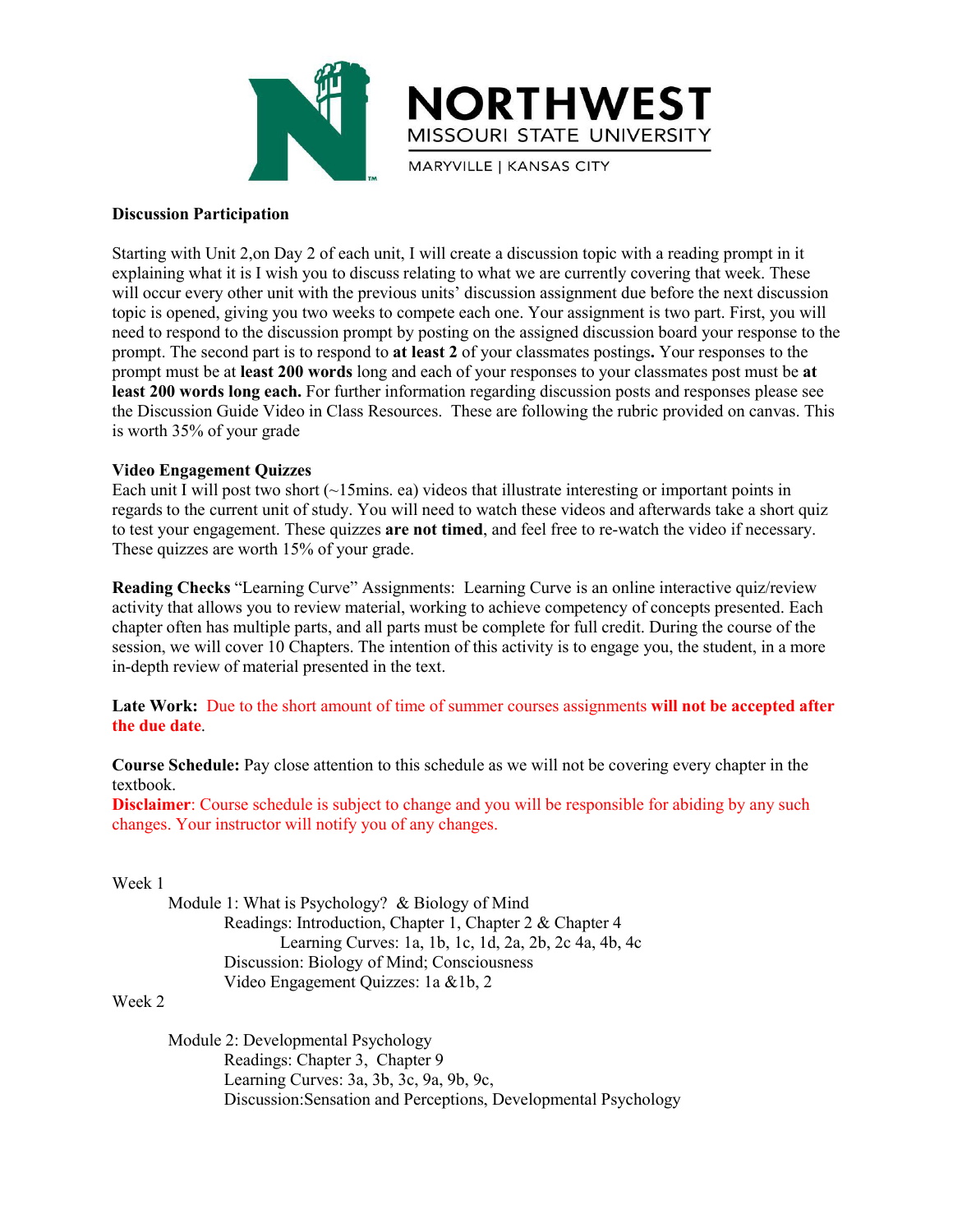



MISSOURI STATE UNIVERSITY<br>
Video Engagement Quizzes: Module 3, 4<br>
3: Learning and Intelligence<br>
Readings: Chapter 5 & Chapter 7<br>
Learning Curves: 5a, 5b, 5c, 7a, 7b, Week 3<br>
Week 3<br>
Module 3: Learning and Intelligence<br>
Readings: Chapter 5 & Chapt<br>
Learning Curves: 5a, 5b, 5c,<br>
Discussions: Learning and Be MISSOURI STATE UNISSOURI STATE UNISSOURI STATE UNISSOURI STATE UNISSOURI STATE UNISSOURI STATE UNISSOURI STATE UNISSOURI STATE UNISSOURI STATE UNISSOURI STATE UNISSOURI STATE UNISSOURI STATE UNISSOURI STATE UNISSOURI STATE MISSOURI STATE UNIVERSITY<br>
MISSOURI STATE UNIVERSITY<br>
Video Engagement Quizzes: Module 3, 4<br>
3: Learning and Intelligence<br>
Readings: Chapter 5 & Chapter 7<br>
Discussions: Learning and Behaviorism (5a) & Intelligence (5b)<br>
Vi MISSOURI STATE UNIVERSITY<br>
Video Engagement Quizzes: Module 3, 4<br>
3: Learning and Intelligence<br>
Readings: Chapter 5 & Chapter 7<br>
Learning Curves: 5a, 5b, 5c, 7a, 7b,<br>
Discussions: Learning and Behaviorism (5a) & Intelligen **NORTHWEST**<br>
MISSOURI STATE UNIVERSITY<br>
Video Engagement Quizzes: Module 3, 4<br>
3: Learning and Intelligence<br>
Readings: Chapter 5 & Chapter 7<br>
Discussions: Learning and Behaviorism (5a) & Intelligence (5b)<br>
Video Engagement MISSOURI STATE UNIVERSITY<br>
MISSOURI STATE UNIVERSITY<br>
Video Engagement Quizzes: Module 3, 4<br>
3: Learning and Intelligence<br>
Readings: Chapter 5 & Chapter 7<br>
Learning Curves: 5a, 5b, 5c, 7a, 7b,<br>
Discussions: Learning and Be Week 3<br>
Wideo Engagement Quizzes:<br>
Week 3<br>
Module 3: Learning and Intelligence<br>
Readings: Chapter 5 & Chap<br>
Learning Curves: 5a, 5b, 5c,<br>
Discussions: Learning and Be<br>
Video Engagement Quizzes:<br>
Week 4<br>
Module 4: Social Ps MISSOURI STATE UNIVER:<br>
MARYVILLE | KANSAS CITY<br>
Video Engagement Quizzes: Module 3, 4<br>
Module 3: Learning and Intelligence<br>
Readings: Chapter 5 & Chapter 7<br>
Learning Curves: 5a, 5b, 5c, 7a, 7b,<br>
Discussions: Learning and MISSOURI STATE UNIVER<br>
MARYVILLE | KANSAS CITY<br>
Video Engagement Quizzes: Module 3, 4<br>
3: Learning and Intelligence<br>
Readings: Chapter 5 & Chapter 7<br>
Learning Curves: 5a, 5b, 5c, 7a, 7b,<br>
Discussions: Learning and Behavior MISSOURI STATE UNIVERSITT<br>
MARYVILLE | KANSAS CITY<br>
Video Engagement Quizzes: Module 3, 4<br>
3: Learning and Intelligence<br>
Readings: Chapter 5 & Chapter 7<br>
Learning Curves: 5a, 5b, 5c, 7a, 7b,<br>
Discussions: Learning and Beha MARYVILLE | KANSAS CITY<br>
Video Engagement Quizzes: Module 3, 4<br>
3: Learning and Intelligence<br>
Readings: Chapter 5 & Chapter 7<br>
Learning Curves: 5a, 5b, 5c, 7a, 7b,<br>
Discussions: Learning and Behaviorism (5a) & Intelligence Video Engagement Quizzes: Module 3, 4<br>
3: Learning and Intelligence<br>
Readings: Chapter 5 & Chapter 7<br>
Learning Curves: 5a, 5b, 5c, 7a, 7b,<br>
Discussions: Learning and Behaviorism (5a) & Intelligence (5b)<br>
Video Engagement Module 3: Learning and Intelligence<br>
Readings: Chapter 5 & Chapter 7<br>
Learning Curves: 5a, 5b, 5c, 7a, 7b,<br>
Discussions: Learning and Behaviorism (5a) & Intelliger<br>
Video Engagement Quizzes: 5a and 5b<br>
Module 4: Social Psy

Video Engagement Quizzes:<br>
Week 3<br>
Module 3: Learning and Intelligence<br>
Readings: Chapter 5 & Chap<br>
Learning Curves: 5a, 5b, 5c,<br>
Discussions: Learning and Be<br>
Video Engagement Quizzes:<br>
Week 4<br>
Module 4: Social Psychology 3: Learning and Intelligence<br>
Readings: Chapter 5 & Chapter 7<br>
Learning Curves: 5a, 5b, 5c, 7a, 7b,<br>
Discussions: Learning and Behaviorism (5a) & Intelligence<br>
Video Engagement Quizzes: 5a and 5b<br>
4: Social Psychology and Readings: Chapter 5 & Chapter 7<br>
Learning Curves: 5a, 5b, 5c, 7a, 7b,<br>
Discussions: Learning and Behaviorism (5a) & Intelligence (5b)<br>
Video Engagement Quizzes: 5a and 5b<br>
4: Social Psychology and Personality<br>
Readings: Ch Learning Curves: 5a, 5b, 5c, 7a, 7b,<br>Discussions: Learning and Behaviorism (5a) & Intelligence (5b)<br>Video Engagement Quizzes: 5a and 5b<br>4: Social Psychology and Personality<br>Readings: Chapter 11 & 12<br>Learning Curves: 11a, 1 Discussions: Learning and Benaviorism (5a)  $\alpha$  intelligence (5b)<br>Video Engagement Quizzes: 5a and 5b<br>4: Social Psychology and Personality<br>Readings: Chapter 11  $\&$  12<br>Learning Curves: 11a, 11b, 11c, 12a, 12b, 12c<br>Discuss

Video Engagement Quiz: Module 6<br>
Module 5: Psychological Disorders<br>
Readings: Chapter 14<br>
Learning Curves: 14a, 14b, 14c, 14d<br>
Discussion: Psychological Disorders<br>
Video Engagement Quiz Module 7, Fin<br> **Classroom Conduct:**

Week 4<br>
Module 4: Social Psychology and Personality<br>
Readings: Chapter 11 & 12<br>
Lemming Curves: 11a, 11b, 11c, 12a, 12b, 12c<br>
Discussions: Social Psychology (6a) Personality (6b)<br>
Video Engagement Quiz: Module 6<br>
Week 5<br>
M Modue 4: Social Psychology and Personality<br>
Readings: Chapter 11 & 12<br>
Learning Curves: 11a, 11b, 11c, 12a, 12b, 12c<br>
Discussions: Social Psychology (6a) Personality (6b)<br>
Video Engagement Quiz: Module 6<br>
Readings: Chapte Examples: Chapter 11 & 12<br>
Learning Curves: 11 & 11b, 11c, 12a, 12b, 12c<br>
Discussions: Social Psychology (6a) Personality (6b)<br>
Video Engagement Quiz: Module 6<br>
Module 5: Psychological Disorders<br>
Readings: Chapter 14<br>
Lea Learning Curves: 11a, 11b, 11c, 12a, 12b, 12c<br>Discussions: Social Psychology (6a) Personality (6b)<br>Video Engagement Quiz: Module 6<br>Week 5<br>Module 5: Psychological Disorders<br>Readings: Chapter 14<br>Learning Curves: 14a, 14b, 14 Module 5: Psychological Disorders<br>
Readings: Chapter 14<br>
Learning Curves: 14a, 14b, 14c, 14d<br>
Discussion: Psychological Disorders<br>
Video Engagement Quiz Module 7, Final Exam<br>
Classroom Conduct: This is a university level c Module 2: Psychological Disorders<br>
Readings: Chapter 14<br>
Learning Curves: 14a, 14b, 14c, 14d<br>
Discussion: Psychological Disorders<br>
Video Engagement Quiz Module 7, Final Exam<br>
Classroom Conduct: This is a university level c Readings: Chapter 14<br>
Learning Curves: 14a, 14b, 14c, 14d<br>
Discussion: Psychological Disorders<br>
Video Engagement Quiz Module 7,<br> **Classroom Conduct:** This is a university level cour:<br>
beginning of the class and expected to

**Academic integrity policy:** This is a university level of the studient of the students. This is a much the beginning of the class and expected to stary until dismissed by the instructor. Comments, which pertain to the mat viaco Engagement Quiz Modute 7, Final Exam<br>
beginning of checkens and expected to stay until dismissed by the instructor. Comments, which pertain to<br>
beginning of the class and expected to stay until dismissed by the inst **Classroom Conduct:** This is a university level course. You are expected to be in class and seated at the beginning of the class and expected to stay until dismissed by the instructor. Comments, which pertain to the mater Example of the class and expected to stay until dismissed by the instructor. Comments, which pertain to the material being presented, are welcome but they need to be valid and topic oriented. RESPECT x 3 = Respect Self, Re http://www.nwmissouri.edu/policies/academics/Academic-Integrity.pdf Respect Setr, Respect Instructor, Respect Others.<br> **Administrative Drop:**<br>
An instructor may administratively dropped a student from the course if the student has not met the<br>
prerequisite for the course as stated in the c Administrative Drop:<br>
An instructor may administratively dropped a student from the course if the student has not met the<br>
prerequisite for the course as stated in the catalog or if the student failed to attend/log in to c **And instruction and harassment policy:**<br> **And instructor may administratively dropped a student from the course if the student has not met the prerequisite for the course as stated in the catalog or if the student failed** notitying the instructor.<br> **Academic integrity policy:** The students, faculty, and staff at Northwest endeavor to sustain an<br>
environment that values honesty in academic work, that acknowledges the authorized aid provide<br> Academic integrity policy: The students, faculty, and staff at Northwest endeavor to sustain an environment that values honesty in academic work, that acknowledges the authorized aid provided by and intellectual contributi Academic Interprivy pointy: The students, ractury, and start at Northwest endeavor to sustain an expansion control and intellectual contributions of others, and that enables equitable student evaluation. Please refer to No

http://www.nwmissouri.edu/diversity/titlevi.htm environment that values honesty in academic work, that acknowledges the authorized atd provided by and intellectual contributions of others, and that enables equitable student evaluation. Please refer to http://www.nxmisso intellectual contributions of others, and that enables equitable student evaluation. Please refer to<br>Northwest Missouri State University's Academic Integrity Policy at<br>Northwest Missouri State University's consmitted to<br>ma